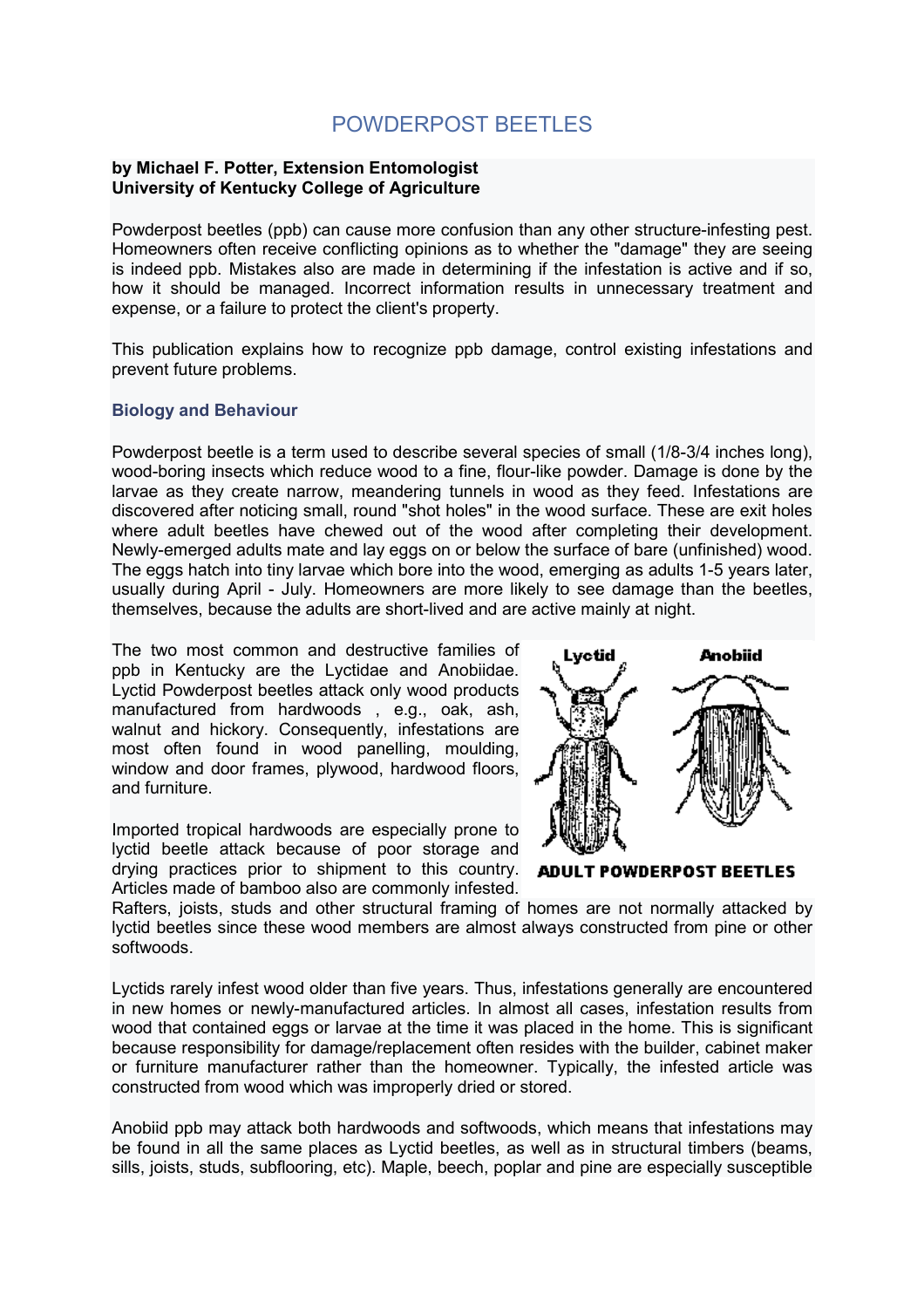to attack. Anobiids prefer to infest wood which is damp; therefore, infestations usually begin in moist, poorly-ventilated areas such as crawl spaces, basements, garages and utility sheds. Under favourable conditions of moisture and temperature, infestations may spread upwards into walls and upper levels of the structure, including furniture. Infestations may occur as a result of using infested lumber, or from beetles flying in from outdoors or being carried in on firewood. Infestations develop slowly, but wood can be reinfested year after year.

## **Detecting Infestations**

The key to avoiding serious problems from Powderpost beetles is **early detection**. As noted earlier, homeowners are much more likely to see damage than the beetles themselves. Since tunnelling and development of the larvae takes place entirely below the wood surface, the only signs of infestation are the emergence holes made by the adults and the powderlike frass sifting from the holes.

# **Lyctid or Anobiid?**

Knowing how to differentiate lyctid from anobiid damage is more than academic since anobiids have a broader range of woods that they can potentially infest. Both lyctid and anobiid ppb chew small, circular emergence holes in the surface of wood.

Holes made by lyctid beetles are about the diameter of a pinhead whereas exit holes made by anobiids are slightly larger. One way to differentiate holes of the two species is to insert a "click-type" (refillable) ball-point pen into the exit hole; only the tip of the ball will fit through a lyctid beetle emergence hole. If the hole was made by an anobiid, the tip of the pen will enter part-way up the angled face of the point.



Another way to differentiate Powderpost beetles is from the consistency of the powder (frass) that sifts out of the exit holes. Lyctid frass is extremely fine and feels like talc when rubbed between the fingers. Anobiid frass is also powder-like, but feels gritty.

#### **Active or Inactive?**

Infestations of ppb sometimes die out on their own accord. Therefore, it is important to be able to determine whether the infestation is active or inactive. Active infestations will usually have powder the colour of fresh-cut wood sifting from the exit holes. In contrast to old, abandoned holes, new holes will not have taken on the weathered appearance of the surrounding wood. Powder streaming from recently opened holes may accumulate in small piles beneath the exit holes. If these piles of powder are covered over with a film of dust or debris, the damage is old. Careful observation may be required to distinguish new powder from frass which has been dislodged from old larval galleries by vibrations.

One final means of confirming that an infestation is active is to mark or seal any existing exit holes, sweep or vacuum up all powder, and recheck the wood for new holes and powder at a later date. Since most ppb emergence occurs from April-July, it might be worthwhile to wait until the following spring/summer to determine if new holes and fresh powder are present (this is especially true when attempting to make a determination during the fall or winter).

#### **Control**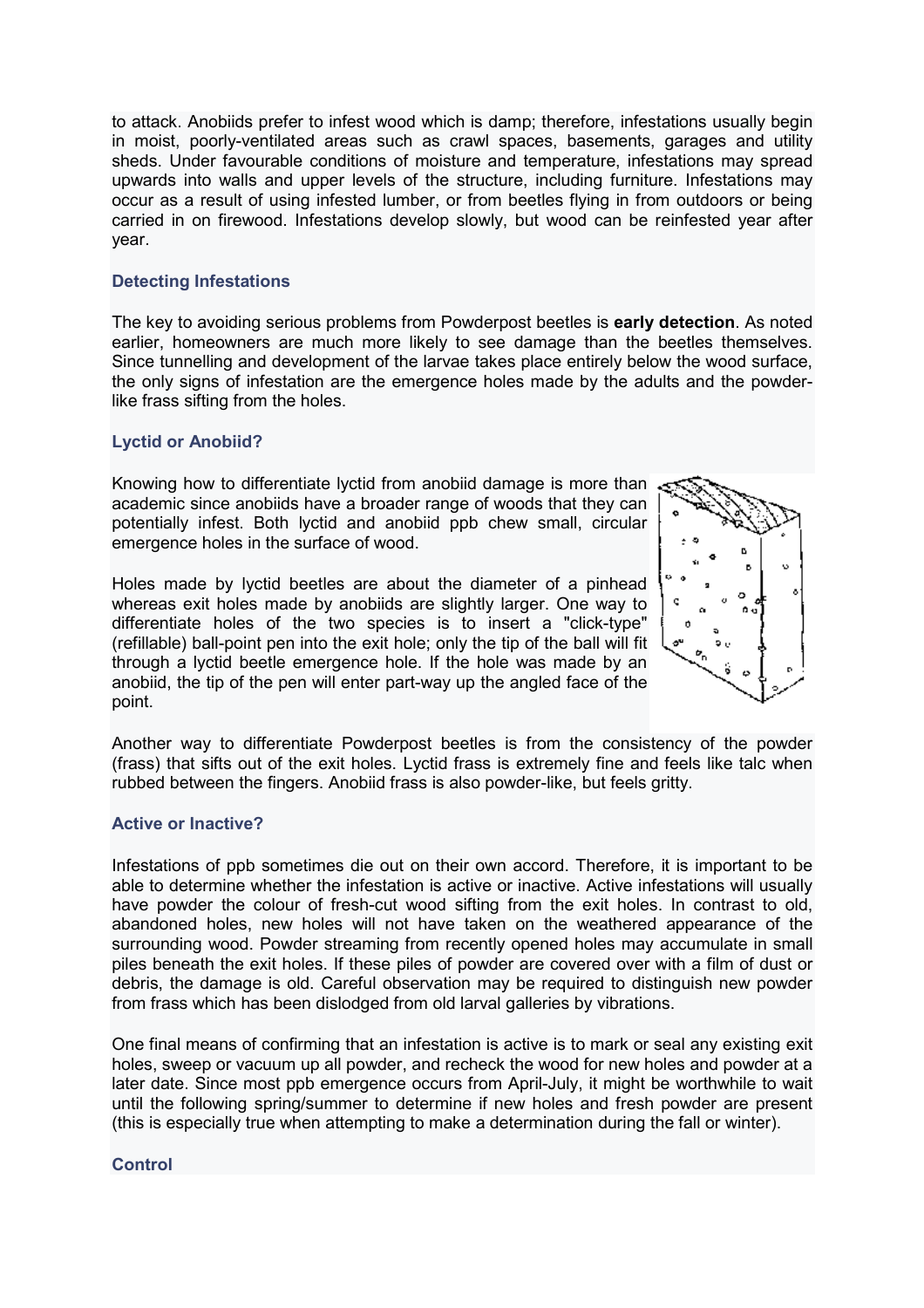Homeowners should know that there are various options for controlling ppb. Selecting that which is best depends on a number of factors including the severity of infestation, area being attacked, potential for reinfestation and treatment expense the customer is willing to bear. **Powderpost beetles damage wood slowly ; thus, homeowners should not feel as though they must act immediately in order to preserve the structural integrity of their home.** A "wait and see" approach is often desirable, especially when there is still doubt as to whether the infestation is active.

#### **1. Prevention**

Most ppb are introduced into homes in lumber or finished wood products (e.g., furniture, panelling or flooring). Lumber which has been improperly stored or dried should not be used, particularly if beetle exit holes are present. Many of the most serious infestations of ppb result from people using old lumber from a barn or woodpile behind their house to panel a room or build an addition.

Powderpost beetles will only lay their eggs on bare, unfinished wood. Wood which is painted, varnished, waxed or similarly sealed is generally safe from attack provided no unfinished surfaces are exposed. Bare wood can be protected from attack by painting or finishing exposed surfaces. Beetles emerging from finished articles such as furniture were usually in the wood before the finish was applied. (Note: beetles emerging from finished wood can, however, reinfest by laying eggs in their own exit holes; sealing the holes prevents this possibility).

# **2. Moisture Control**

Powderpost beetles, especially anobiids, have specific moisture requirements for survival. Since wood moisture levels below 13% (during spring and summer) are generally unsuitable for anobiid development/reinfestation, it's advisable to install a moisture barrier in the crawl space of infested buildings. Covering the soil with 4-6 mil polyethylene reduces movement of moisture into the substructure and reduces the threat of an infestation spreading upwards into walls and upper portions of the building.

Another way to lower wood moisture content in damp crawl spaces is to increase ventilation. This can be accomplished by installing foundation vents (1 square-ft of vent area per 150 square-ft of crawl space). Moisture meters, used by some pest control operators, are useful tools for predicting the reinfestation potential of ppb in wood.

#### **3. Wood Replacement**

If the infestation appears to be localized (e.g., only a few holes in a board or sheet of panelling), simply replacing the board or sheet of panelling may solve the problem. If additional holes begin to appear in adjacent areas, additional action can then be taken.

# **4. Surface Treatment with Insecticides**

A number of insecticides are labelled for surface treatment of bare, exposed wood. Spraying or brushing these materials onto infested wood creates a barrier which kills adult beetles as they chew out of wood, and newly-hatched larvae attempting to bore into wood. Pesticidal formulations containing "borate" are especially effective against ppb in that they penetrate and kill beetles within wood, as well as those entering or exiting the wood surface. Killing larvae while still within their tunnels is advantageous, especially where there is concern about further marring of the surface of finished articles with additional emergence holes.